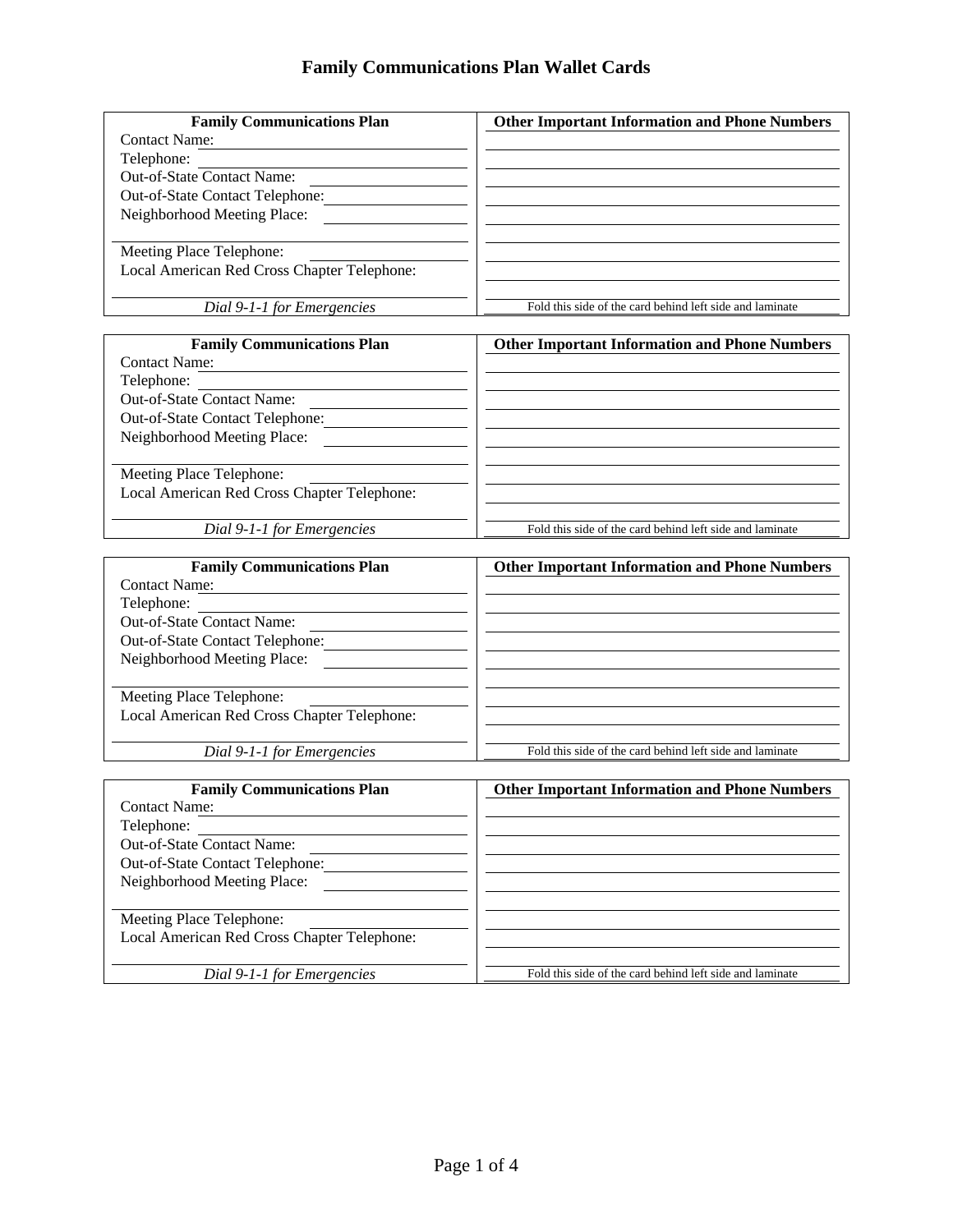| <b>Family Communications Plan</b>           | <b>Other Important Information and Phone Numbers</b>     |
|---------------------------------------------|----------------------------------------------------------|
| <b>Contact Name:</b>                        |                                                          |
| Telephone:                                  |                                                          |
| Out-of-State Contact Name:                  |                                                          |
| Out-of-State Contact Telephone:             |                                                          |
| Neighborhood Meeting Place:                 |                                                          |
|                                             |                                                          |
| Meeting Place Telephone:                    |                                                          |
| Local American Red Cross Chapter Telephone: |                                                          |
|                                             |                                                          |
| Dial 9-1-1 for Emergencies                  | Fold this side of the card behind left side and laminate |
|                                             |                                                          |
| <b>Family Communications Plan</b>           | <b>Other Important Information and Phone Numbers</b>     |
| <b>Contact Name:</b>                        |                                                          |
| Telephone:                                  |                                                          |
| Out-of-State Contact Name:                  |                                                          |
| Out-of-State Contact Telephone:             |                                                          |
| Neighborhood Meeting Place:                 |                                                          |
|                                             |                                                          |
| Meeting Place Telephone:                    |                                                          |
| Local American Red Cross Chapter Telephone: |                                                          |
|                                             |                                                          |
| Dial 9-1-1 for Emergencies                  | Fold this side of the card behind left side and laminate |
|                                             |                                                          |
|                                             |                                                          |
|                                             |                                                          |
| <b>Family Communications Plan</b>           | <b>Other Important Information and Phone Numbers</b>     |
| <b>Contact Name:</b>                        |                                                          |
| Telephone:                                  |                                                          |
| Out-of-State Contact Name:                  |                                                          |
| Out-of-State Contact Telephone:             |                                                          |
| Neighborhood Meeting Place:                 |                                                          |
|                                             |                                                          |
| Meeting Place Telephone:                    |                                                          |
| Local American Red Cross Chapter Telephone: |                                                          |
|                                             |                                                          |
| Dial 9-1-1 for Emergencies                  | Fold this side of the card behind left side and laminate |
|                                             |                                                          |
| <b>Family Communications Plan</b>           | <b>Other Important Information and Phone Numbers</b>     |
| <b>Contact Name:</b>                        |                                                          |
| Telephone:                                  |                                                          |
| Out-of-State Contact Name:                  |                                                          |
| Out-of-State Contact Telephone:             |                                                          |
| Neighborhood Meeting Place:                 |                                                          |
|                                             |                                                          |
| Meeting Place Telephone:                    |                                                          |
| Local American Red Cross Chapter Telephone: |                                                          |
| Dial 9-1-1 for Emergencies                  | Fold this side of the card behind left side and laminate |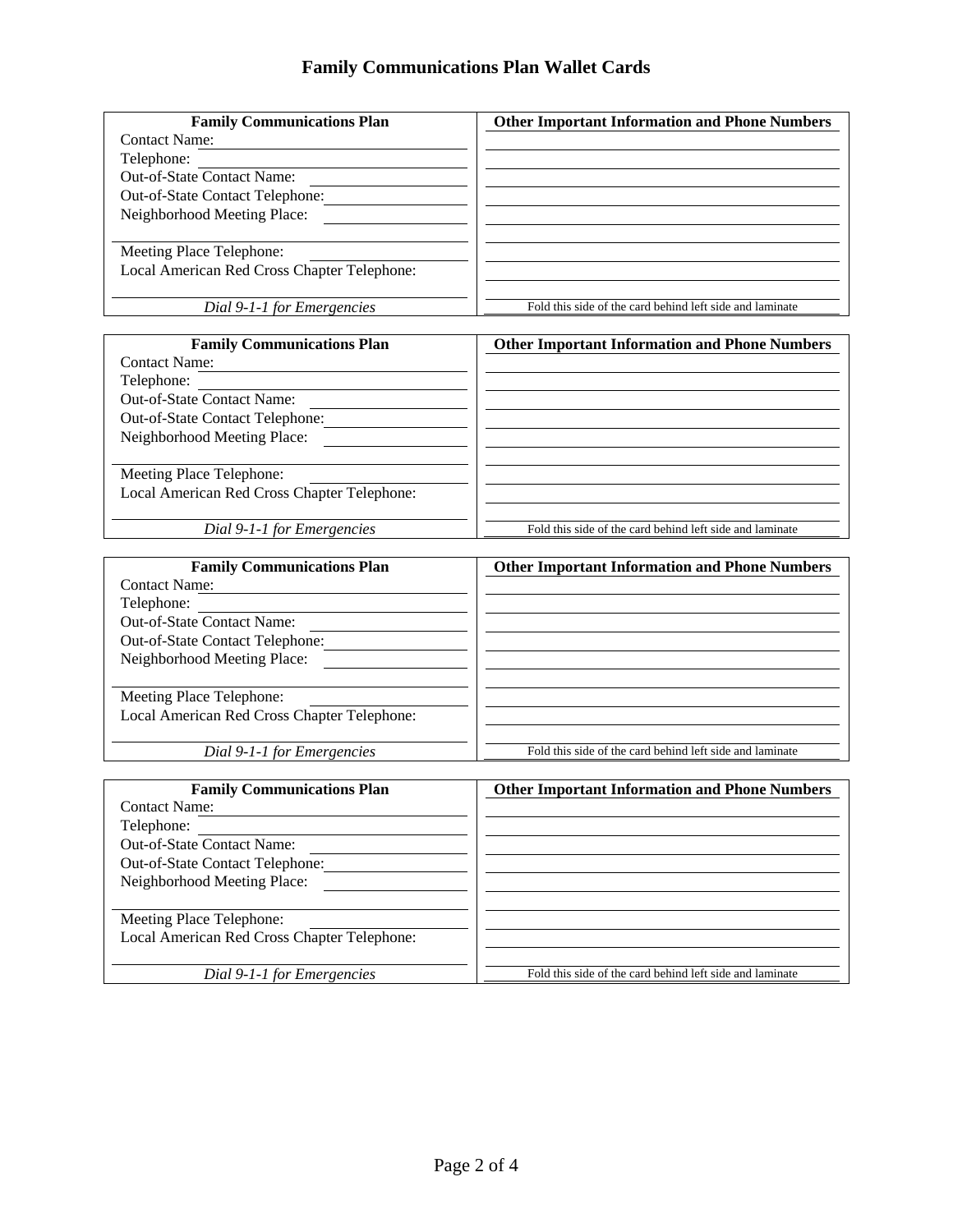| <b>Family Communications Plan</b>                              | <b>Other Important Information and Phone Numbers</b>     |
|----------------------------------------------------------------|----------------------------------------------------------|
| <b>Contact Name:</b>                                           |                                                          |
| Telephone:                                                     |                                                          |
| Out-of-State Contact Name:                                     |                                                          |
| Out-of-State Contact Telephone:                                |                                                          |
| Neighborhood Meeting Place:                                    |                                                          |
|                                                                |                                                          |
| Meeting Place Telephone:                                       |                                                          |
| Local American Red Cross Chapter Telephone:                    |                                                          |
|                                                                |                                                          |
| Dial 9-1-1 for Emergencies                                     | Fold this side of the card behind left side and laminate |
|                                                                |                                                          |
| <b>Family Communications Plan</b>                              | <b>Other Important Information and Phone Numbers</b>     |
| <b>Contact Name:</b>                                           |                                                          |
| Telephone:                                                     |                                                          |
| Out-of-State Contact Name:                                     |                                                          |
| Out-of-State Contact Telephone:                                |                                                          |
| Neighborhood Meeting Place:                                    |                                                          |
|                                                                |                                                          |
| Meeting Place Telephone:                                       |                                                          |
| Local American Red Cross Chapter Telephone:                    |                                                          |
|                                                                |                                                          |
| Dial 9-1-1 for Emergencies                                     | Fold this side of the card behind left side and laminate |
| <b>Family Communications Plan</b>                              | <b>Other Important Information and Phone Numbers</b>     |
| <b>Contact Name:</b>                                           |                                                          |
| Telephone:                                                     |                                                          |
| Out-of-State Contact Name:                                     |                                                          |
| Out-of-State Contact Telephone:                                |                                                          |
| Neighborhood Meeting Place:                                    |                                                          |
|                                                                |                                                          |
| Meeting Place Telephone:                                       |                                                          |
| Local American Red Cross Chapter Telephone:                    |                                                          |
|                                                                |                                                          |
| Dial 9-1-1 for Emergencies                                     | Fold this side of the card behind left side and laminate |
| <b>Family Communications Plan</b>                              |                                                          |
| <b>Contact Name:</b>                                           | <b>Other Important Information and Phone Numbers</b>     |
| Telephone:                                                     |                                                          |
| Out-of-State Contact Name:                                     |                                                          |
|                                                                |                                                          |
| Out-of-State Contact Telephone:<br>Neighborhood Meeting Place: |                                                          |
|                                                                |                                                          |
|                                                                |                                                          |
|                                                                |                                                          |
| Meeting Place Telephone:                                       |                                                          |
| Local American Red Cross Chapter Telephone:                    |                                                          |